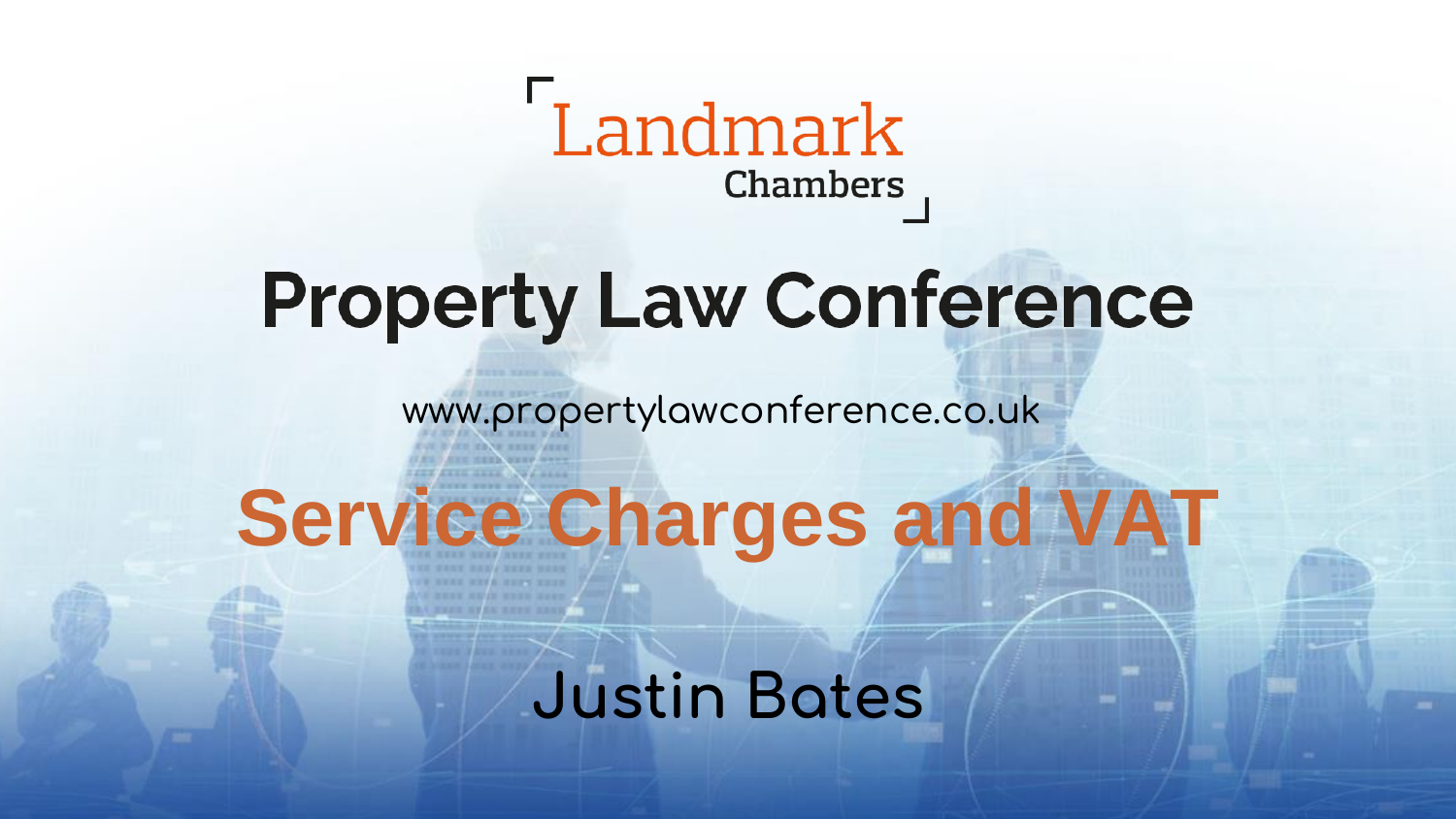

# **Why is this important?**

Dry and technical

But….

1) Financial savings (competitive advantage for managing agents)

2) Huge s.19 LTA 1985 issue that someone will litigate

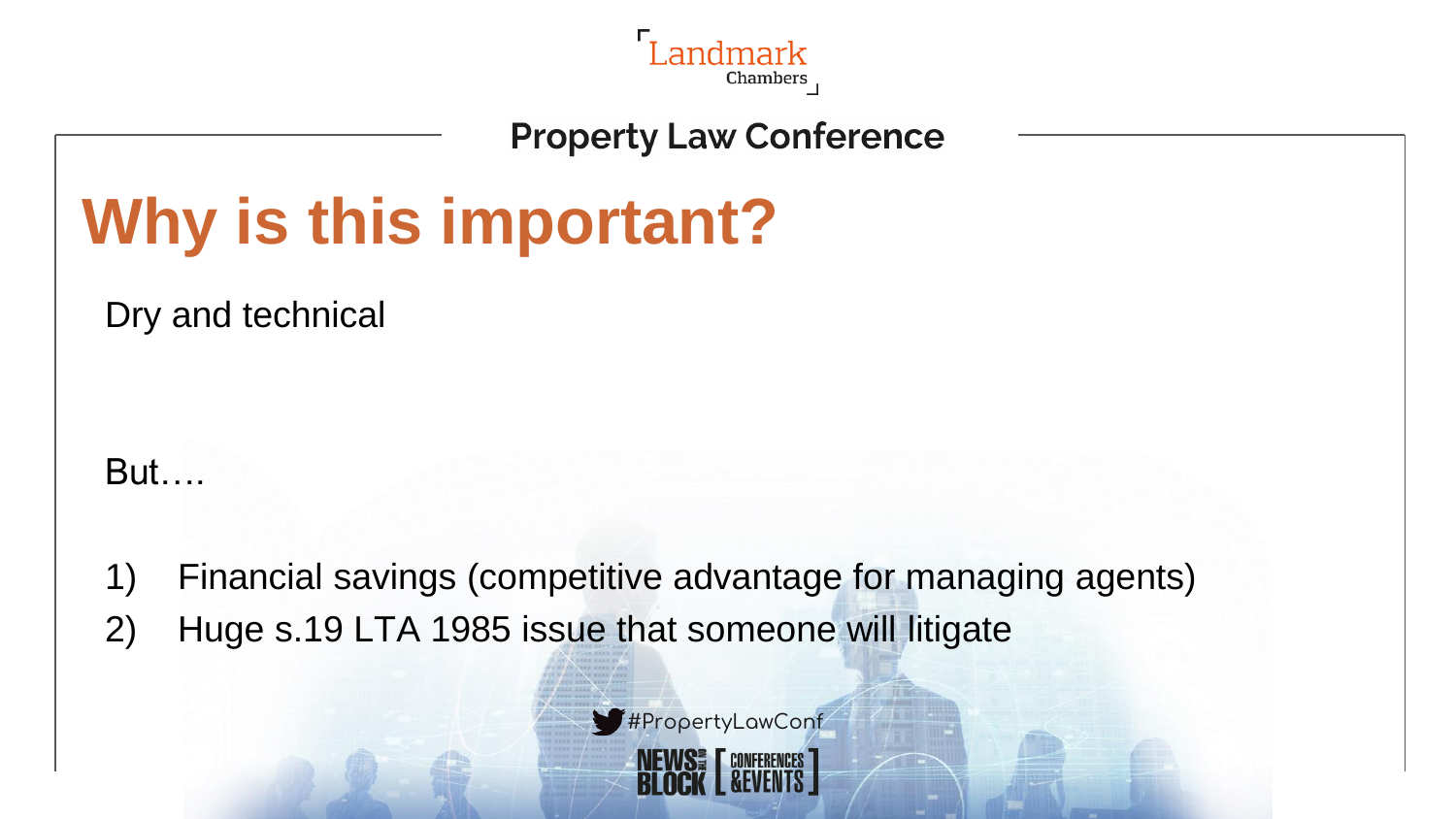

# **VAT: an introduction**

VAT Act 1994

General rule is that VAT is payable if 4 conditions are met

- (1) A supply of goods or services is made within the UK for a consideration.
- (2) The supply is made by a person who is, or should be, registered for VAT.

(3) The supply is made in the course of or in furtherance of a business of the supplier.

(4) The supply of the relevant goods or services does not fall into any exempt category for VAT purposes.

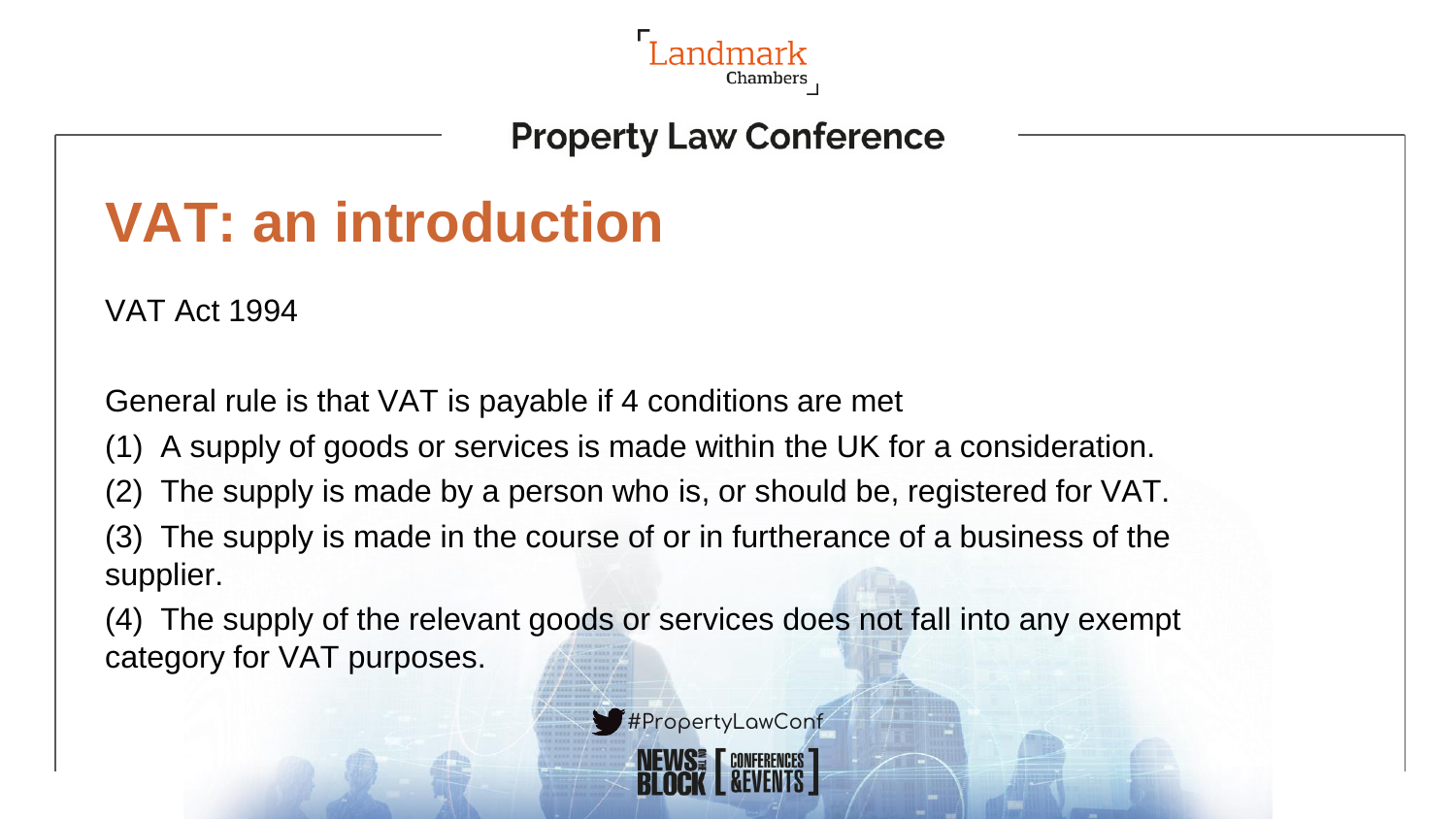

# **VAT: an introduction**

*Exemptions* Letting property is an exempt transaction – s.31, Pt.2, Sch.9, 1994 Act -Means that rent is usually exempt from VAT

Is the service charge akin to rent? -Is it paid by the tenant to the landlord? -Is it in the nature of rent (i.e. is it directly incidental to the right of occupation? E.g. maintenance of the structure of the building)

If so, then no VAT chargeable

#PropertyLawConf **NEWS! F CONFERENCES**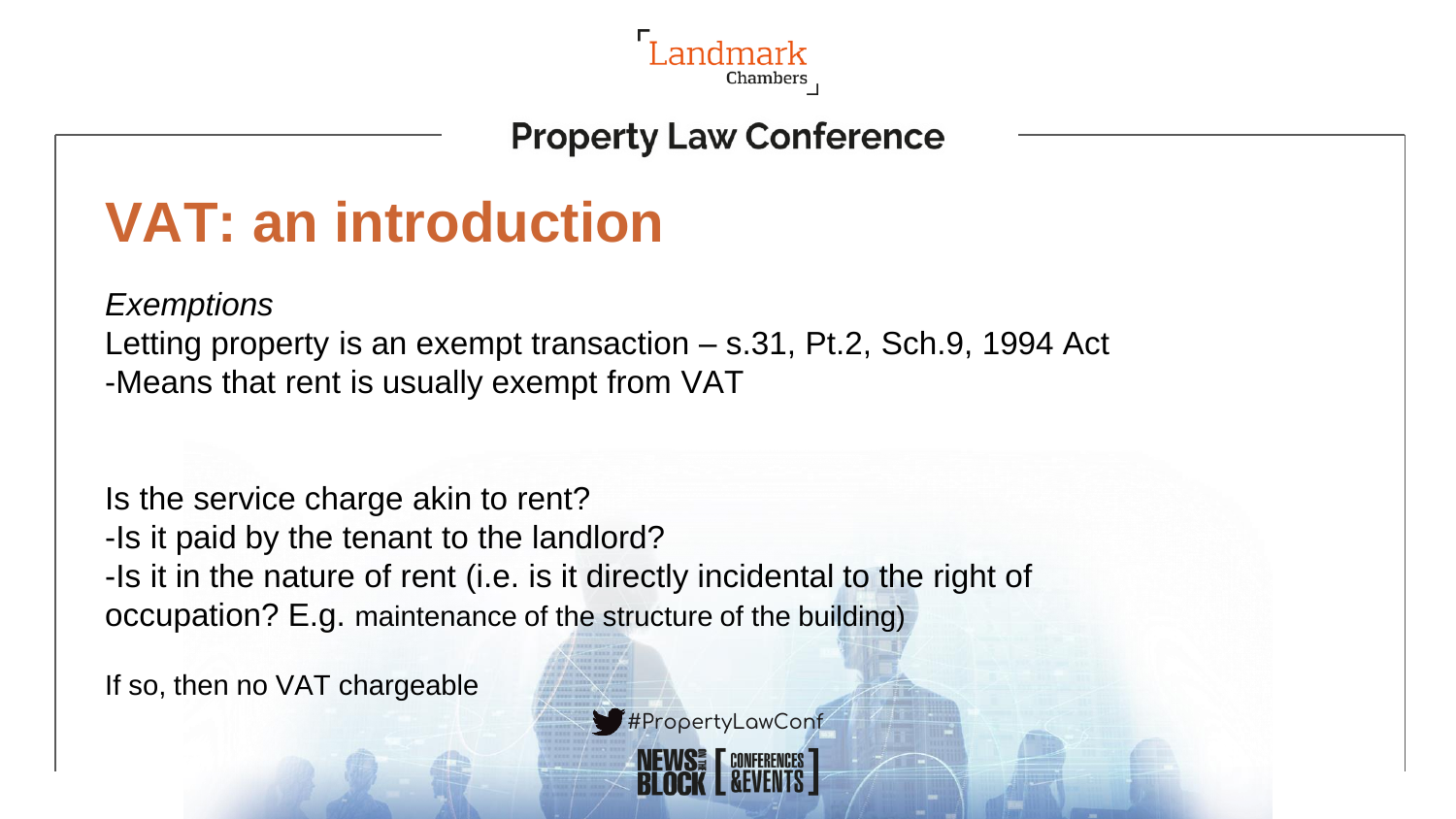

# **VAT: an introduction**

*But what about other types of service charge?*

-Two considerations

-First, charges for the upkeep of common parts etc (because no accommodation supplied in that)

-Secondly, charges by someone who does not supply accommodation (e.g. RMC, RTM, Maintenance Trustee)

Obvious potential for unfairness and confusion

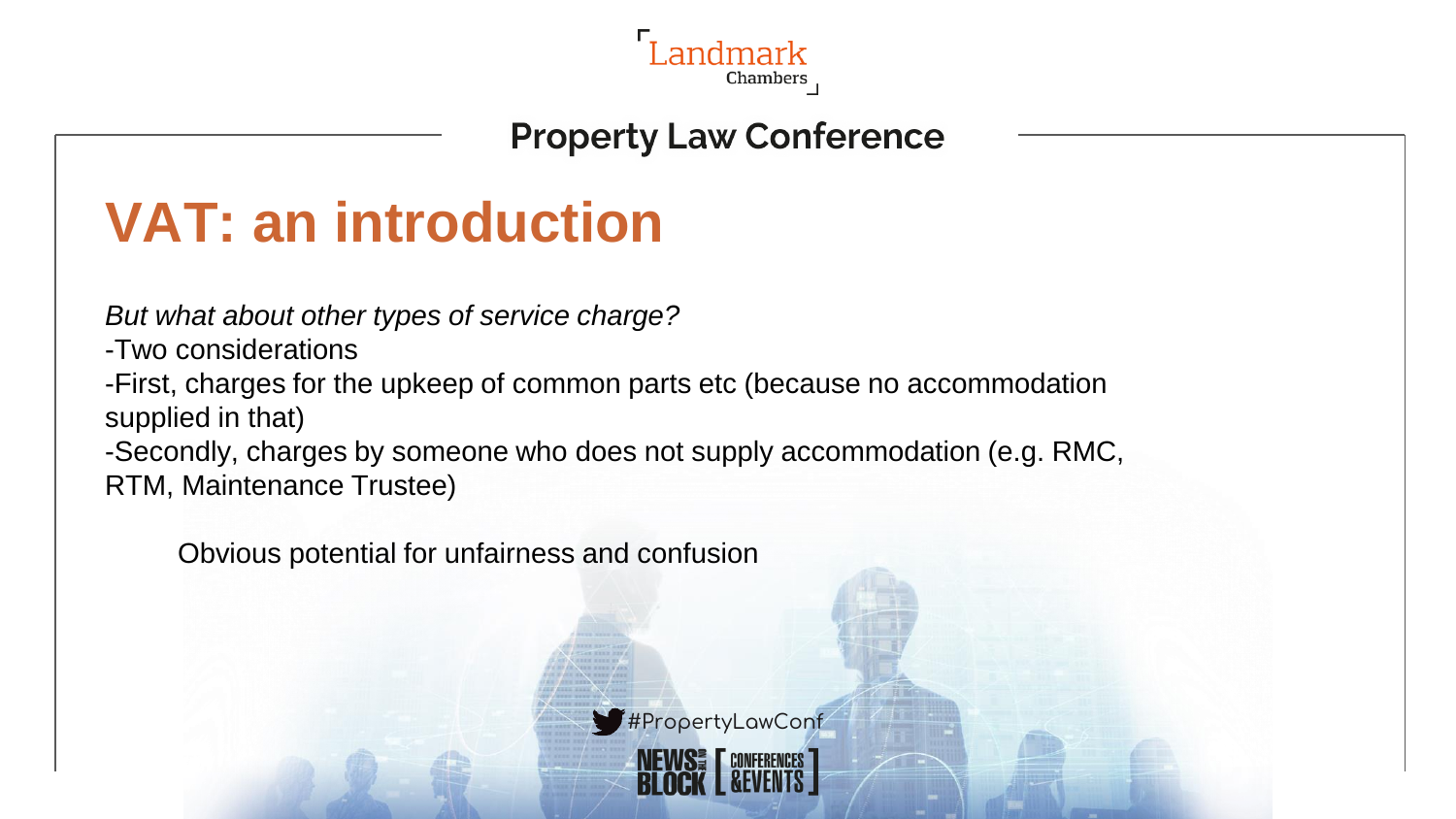

# **VAT: an introduction**

*Extra-statutory concession* HMRC agrees to ignore VAT rules!

VAT Notice 48, para.3.18 and VAT Notice 742 (para.12) -Exemption for a landlord if he supplies non-mandatory service charges -DOES apply to lessee-owned freehold -DOES apply to RTM companies -DOES NOT for agents who supply on behalf of landlord (or RTM)

What about RMC? What about s.24 LTA 1987 Manager?

#PropertyLawConf **NEWS: F CONFERENCES**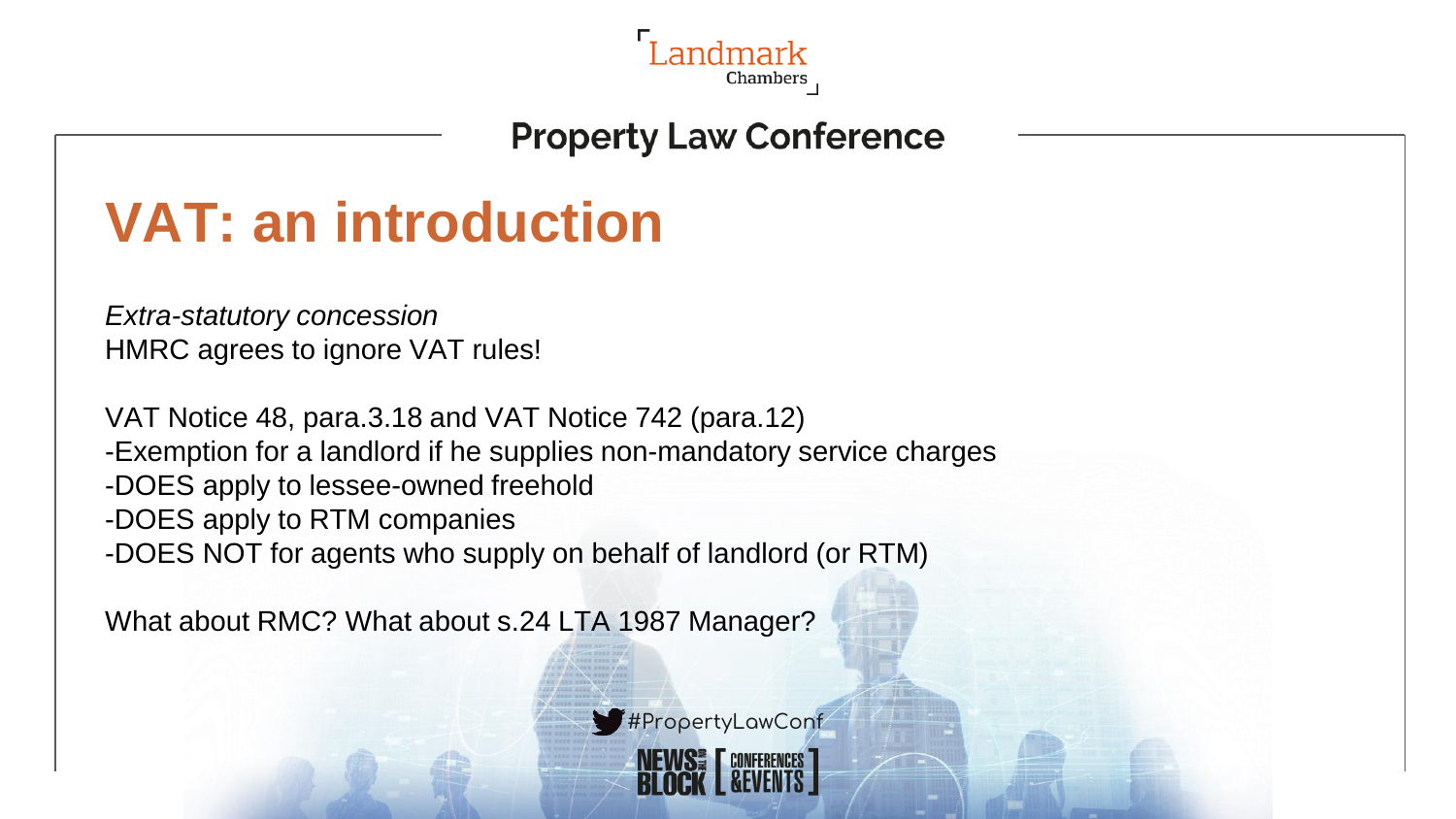

# *Ingram v Church Commissioners* **[2015] UKUT 495 (LC)**

Approves the outline raised above -agent/landlord distinction critical

But what about s.19? Raised but not decided

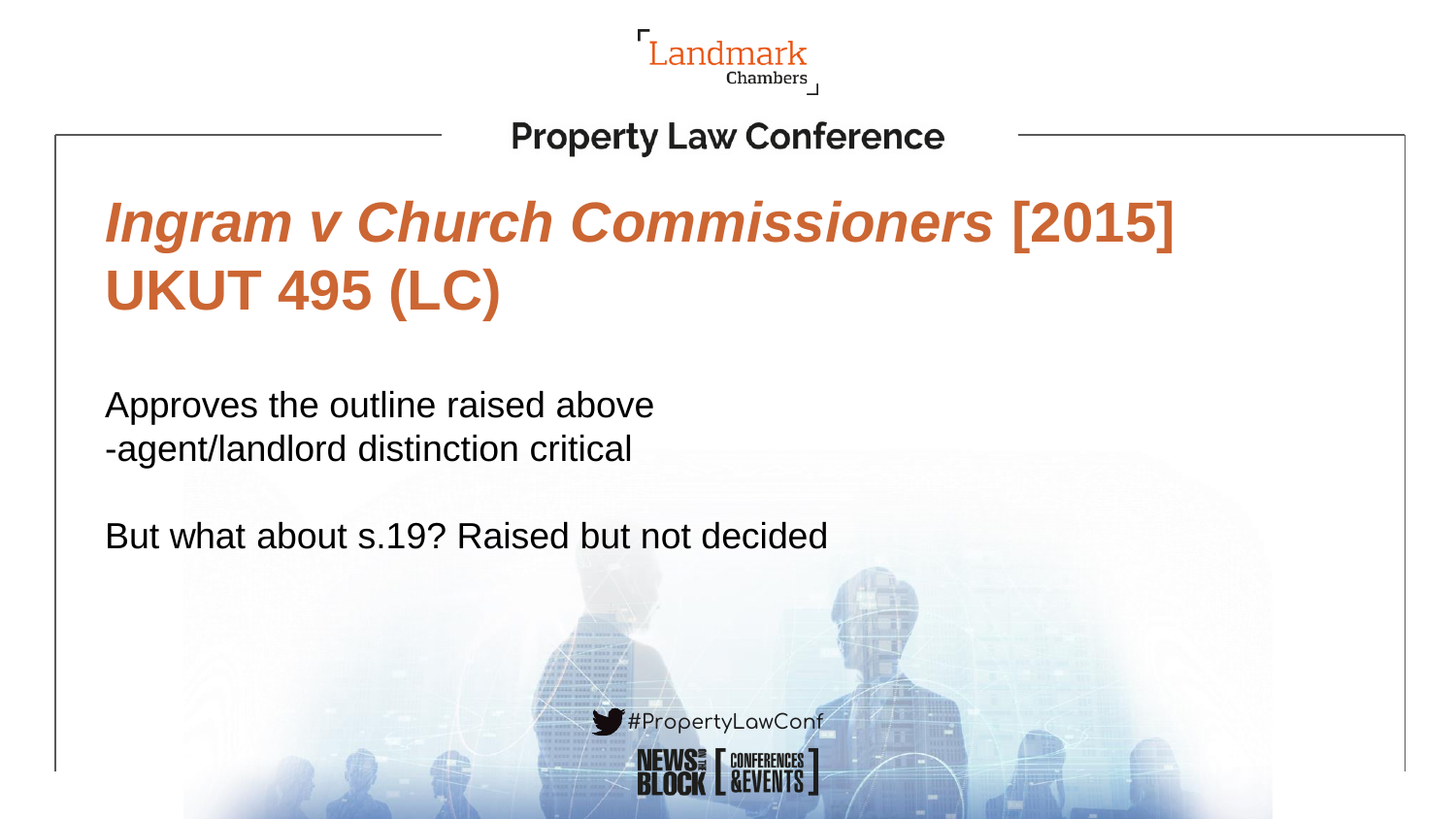

# **HMRC Response**

Revenue and Customs Brief 6 (Sept 2018)

VAT Information Sheet 07/18 (Nov 2018)

In simple terms, confirming previous position and making clear that agents cannot use the exemption

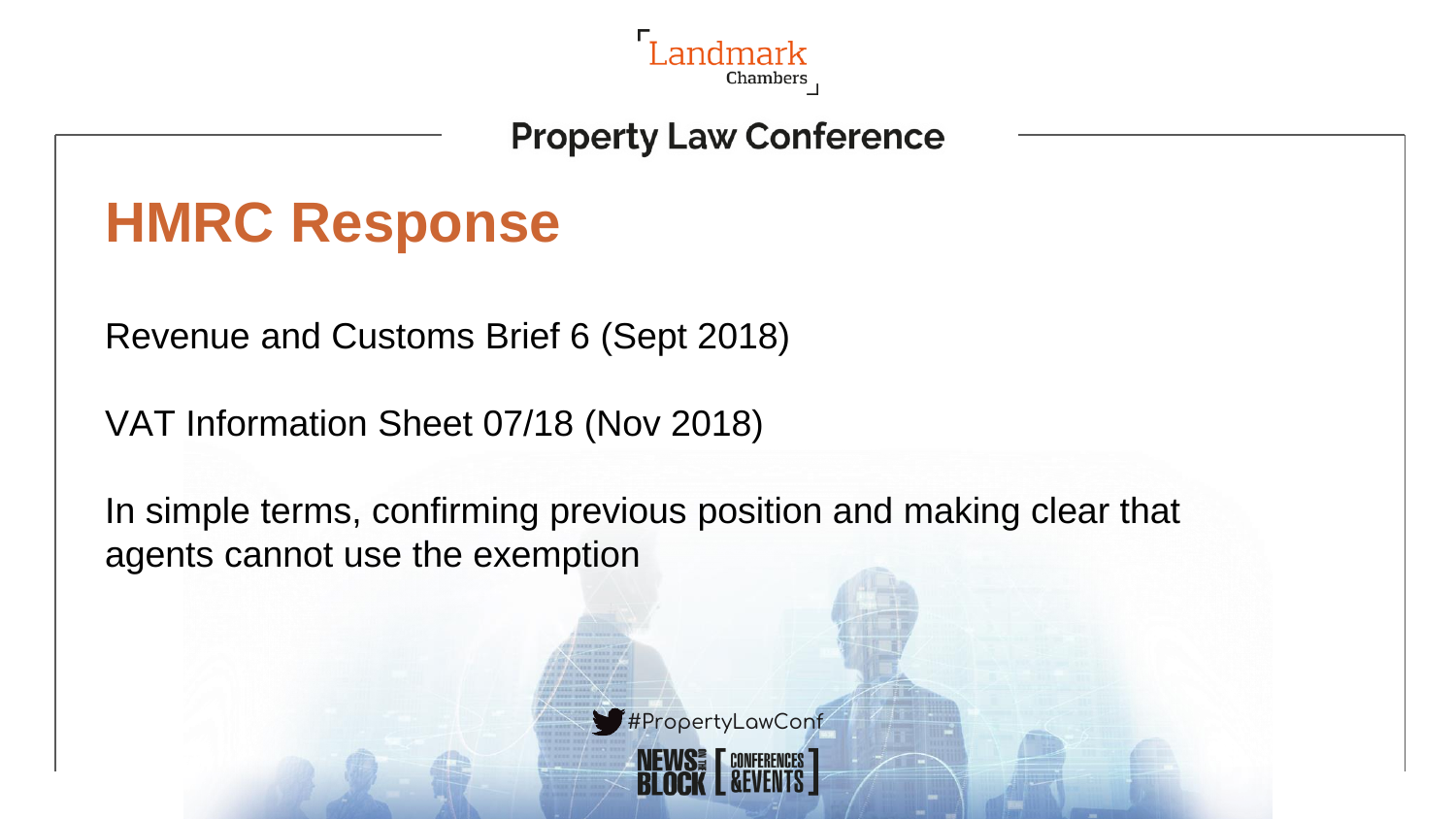

# **So where are we?**

- 1) Leaseholder owned enfranchisement vehicle / RTM vehicle
- Surely take full advantage of relief?
- Can it afford to employ directly? What would the "on" costs be of such employment? (*e.g.* NI, Pension etc)
- Need advice before procuring major works

#### 2) Commercial freeholder

- How would you respond to a s.19 challenge? What is the difference between the increased "on" costs (recoverably through s/c) and the VAT saving?
- Does your wider tax/group regulatory position matter?

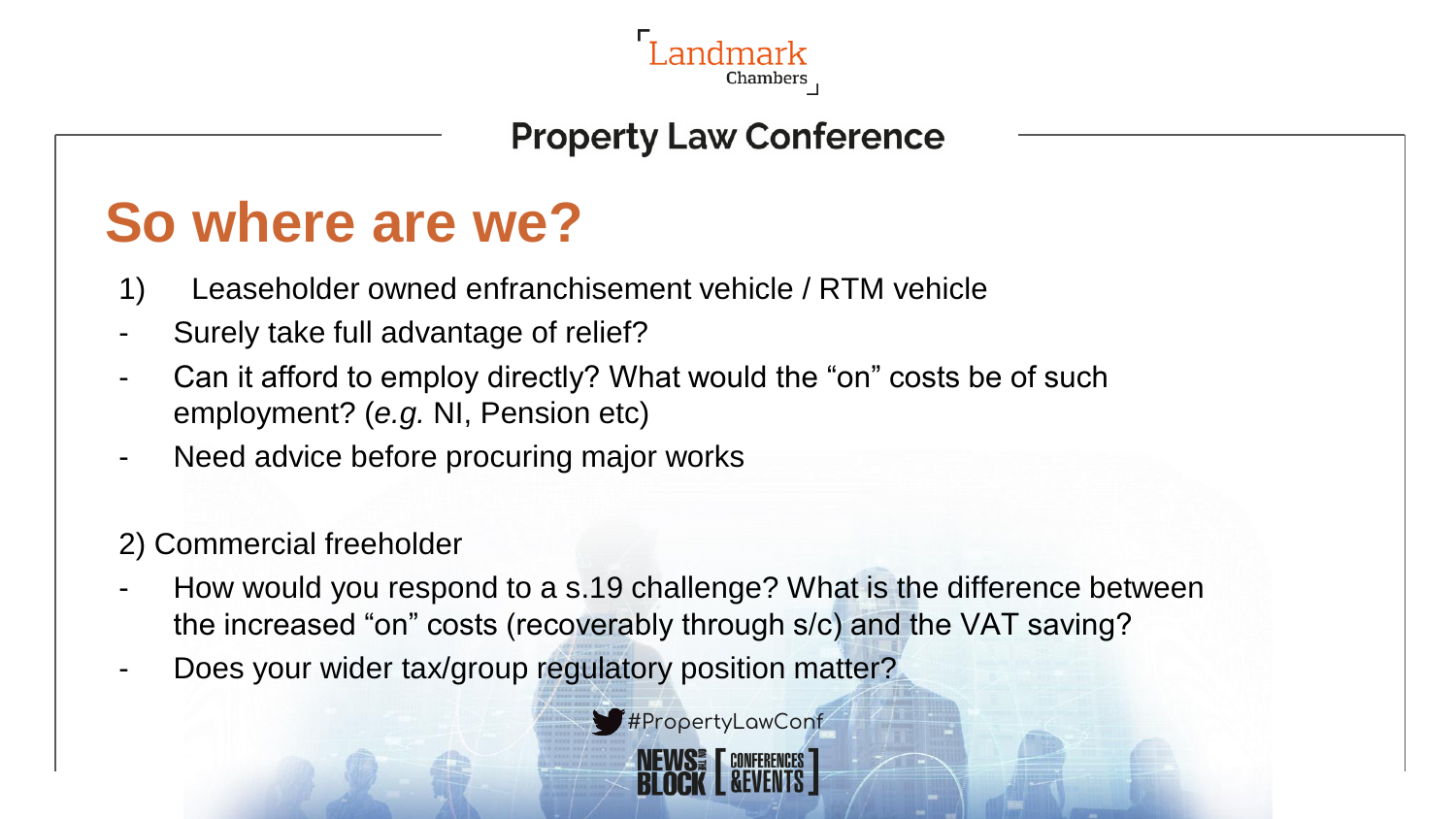

# **So where are we?**

3) RMC

- Has everyone forgotten them?
- 4) Urgent issue
- Fire safety
	- Waking watch
	- Remedial works